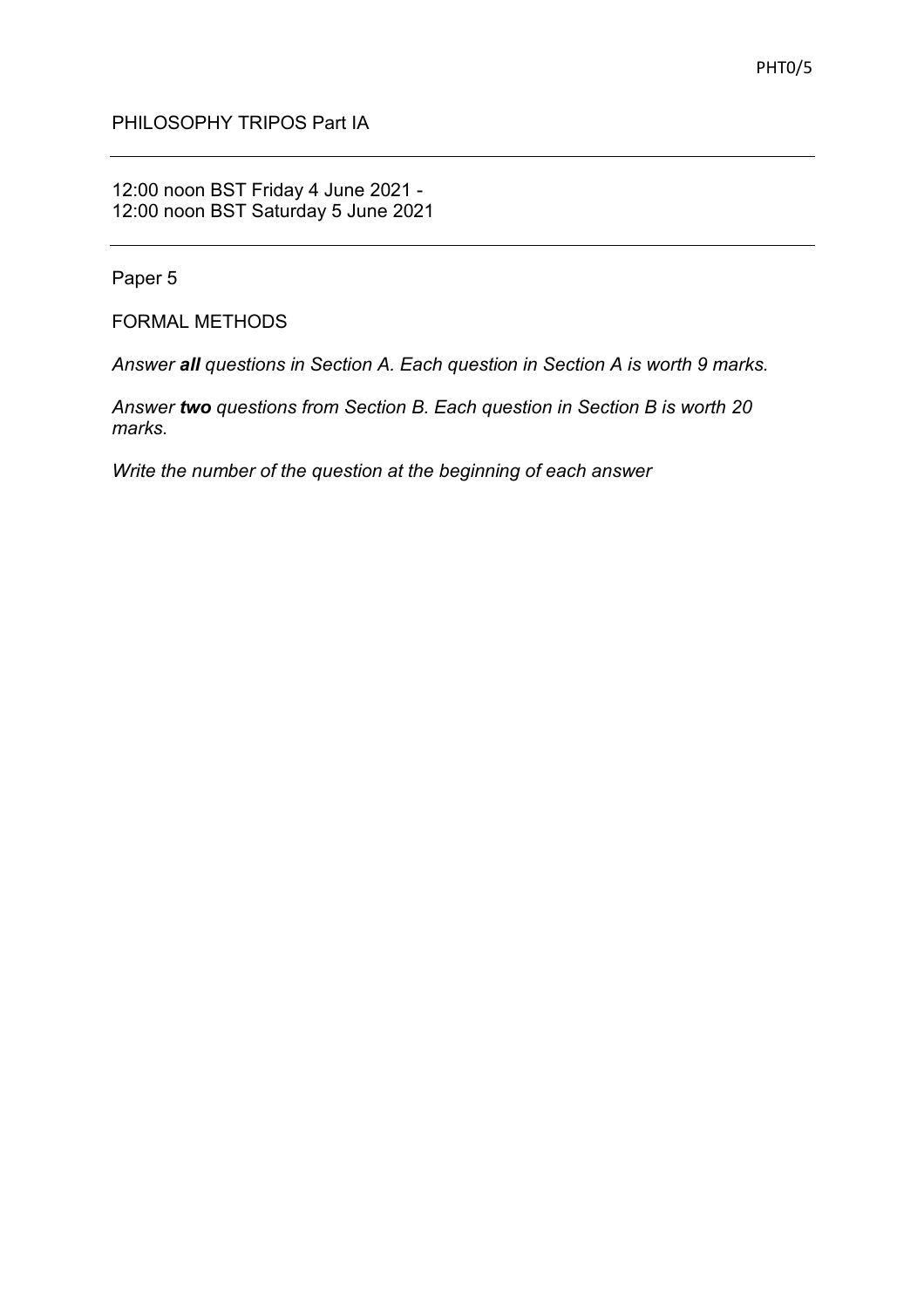# **SECTION A**

(1) Which of the following claims are true, and which are false? Briefly explain your answers.

(a) Every argument with a tautological premise is valid.

(b) If two sentences are provably equivalent, then they are tautologically equivalent.

(c) No sound argument has a false conclusion.

(2) Demonstrate the truth of the following claims, either by providing a truth table or counter-interpretation:

(a) 
$$
P \leftrightarrow Q, \neg(P \land Q) \vDash \neg Q
$$

(b) 
$$
P \rightarrow (Q \rightarrow R), \neg R, \neg Q \not\models P
$$

(c)  $\exists x \forall y (Fy \leftrightarrow x = y), \exists x (Gx \land \forall y (Gy \rightarrow x = y)) \not\equiv \exists x \exists y (Fx \land Gy \land \neg x = y)$ 

(3) Prove the following using the proof system from *forallx: Cambridge*:

(a) 
$$
A \lor B, B \to C, A \to C \vdash C
$$

(b) 
$$
A \rightarrow B
$$
,  $\neg C \rightarrow \neg B \vdash A \rightarrow C$ 

(c)  $\exists x Fx, \forall x (Fx \rightarrow Gx) \vdash \neg \forall x \neg Gx$ 

(4) Let *A* = {Boris, Jeremy} and *B* = {Jeremy, Jo, Nicola}. Give the members of the following:

- (a)  $\mathcal{P}(A) A$
- (b)  $(A \cap B) \times A$
- (c)  $\mathcal{P}((A \cup B) \cap (A \cap B))$

#### TURN OVER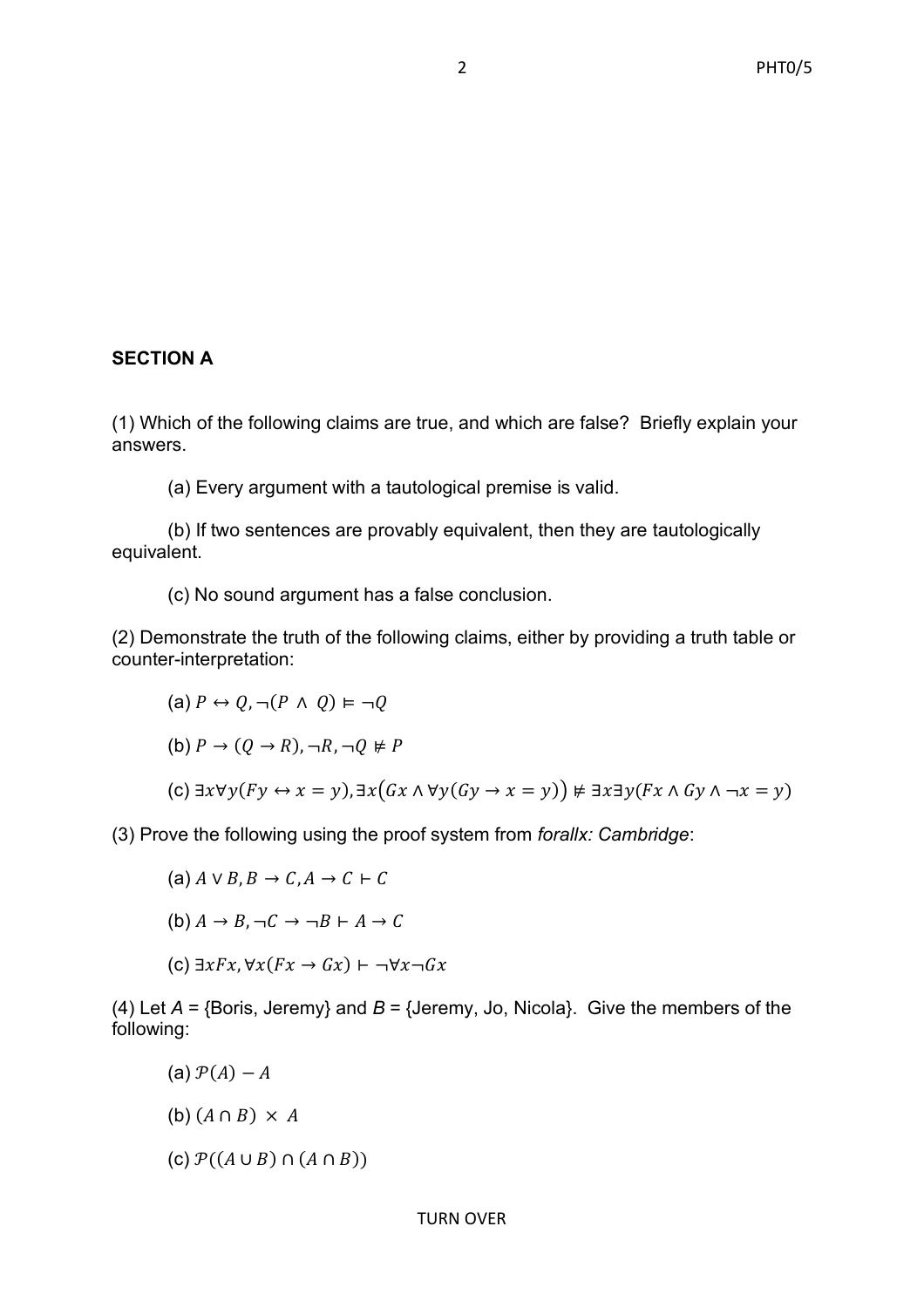(5) An urn contains 5 blue balls, 5 yellow balls, 4 red balls, and 6 white balls, and nothing else. Two draws are made from the urn at random without replacement. Calculate the probability of:

(a) drawing exactly one blue ball.

(b) drawing at least one yellow ball.

(c) drawing at least one yellow ball conditional on drawing exactly one blue ball.

#### **SECTION B**

(6) (a) Using the following symbolisation key:

Domain: people a: Alfred b: Bertrand  $L: \underline{\hspace{2cm}}$ <sup>1</sup> is a logician P: \_\_\_\_\_1 is a philosopher B:  $_1$  wrote a book with  $_2$ 

symbolise the following arguments in FOL, commenting on any difficulties or limitations.

(i) Alfred wrote a book with Bertrand only if he wrote a book with a logician, but all logicians are philosophers, so if Alfred didn't write a book with a philosopher, then he didn't write a book with Bertrand.

(ii) If Alfred wrote a book with Bertrand, then everyone did. And, certainly, someone wrote a book with Bertrand; so Bertrand must have written a book with himself!

(iii) Every philosopher has written a book with a logician, so there's a logician with whom every philosopher has collaborated.

(iv) It's not the case that: Alfred is a philosopher just in case he's a logician. So he's not a philosopher if, and only if, he's a logician.

(v) Bertrand must be a philosopher. After all, someone is a philosopher and Bertrand is the only philosopher.

(vi) Alfred wrote a book with Bertrand, and Alfred is both a philosopher and a logician. So there is at least one philosopher with whom Bertrand has written a book.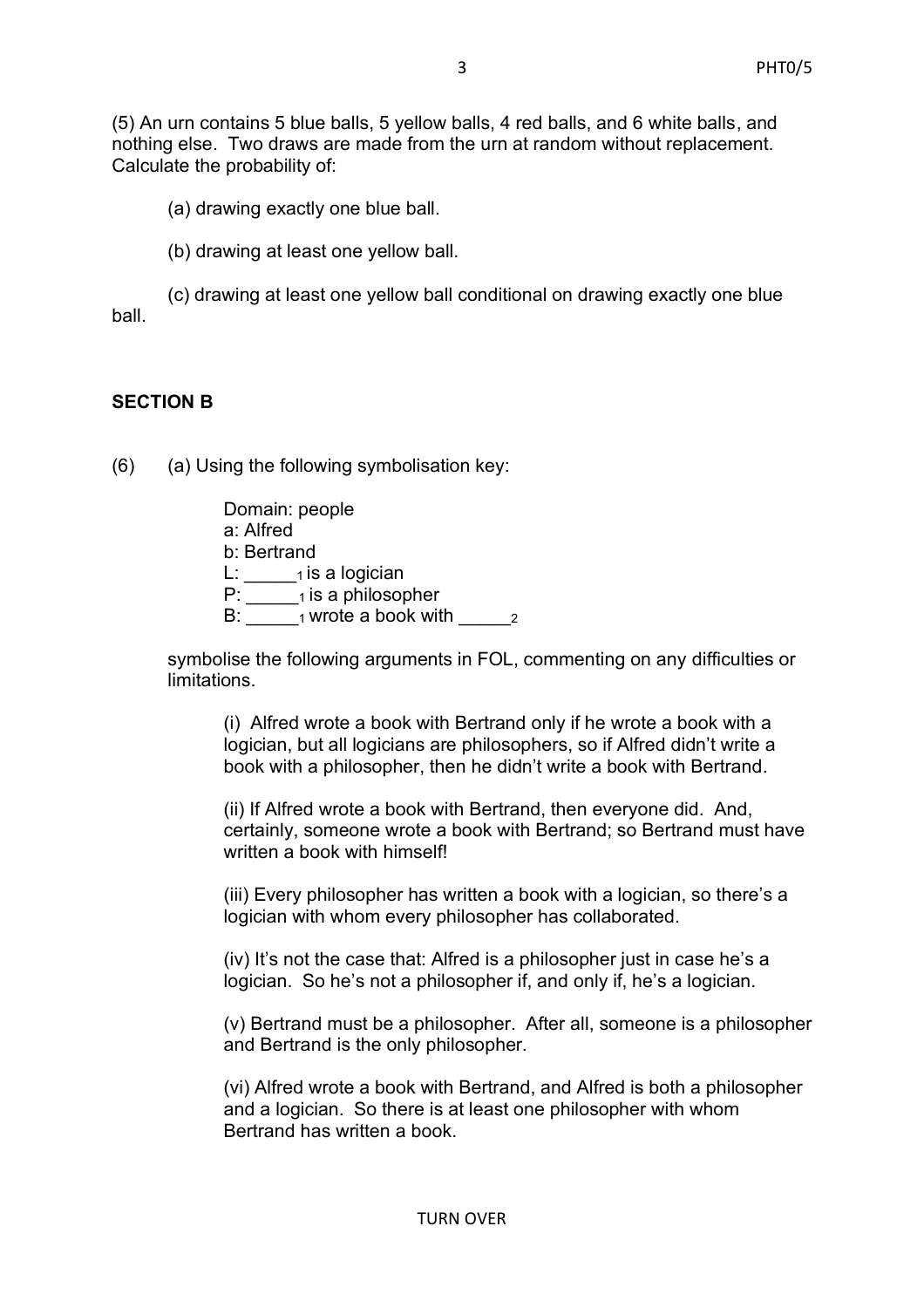(b) For each of the arguments in part (a), decide whether they are valid or invalid.

For each valid argument, provide a proof using the system from *forallx: Cambridge.* For each invalid argument, provide a counter-interpretation.

(7) (a) Provide natural deduction proofs for the following:

 $(i)$  ⊢ ∃ $x$   $x = x$ 

(ii) ⊢ ∃ $x$ ( $Fx$   $\vee$   $\neg Fx$ )

(iii)  $\forall x F x \vdash \exists x F x$ 

(b) Explain why the semantics of FOL justifies the claims made in part (a).

(c) Explain why we typically use natural deduction to prove *validity* and we typically use the semantics to prove *invalidity* in FOL.

(d) In TFL, if an argument is valid, then its conclusion can be proved from its premises. If we removed TND from the basic rules of inference, explain why this would no longer hold.

(e) In FOL, if a sentence is a theorem, then it is a logical truth. Give an example of a rule we could add to the deductive system of FOL so that this would no longer hold.

(f) What is wrong with the following semantic clause for the universal quantifier?

 $\forall x A(... x ... x ...)$ ' is true in an interpretation iff  $A(... c ... c ...)$ ' is true for every name **c** in the language of FOL.

# (8)

(a) A relation *R* is *serial on a set S* iff for every  $x \in S$  there is some  $y \in S$  such that  $(x, y) \in R$ .

(i) Is every relation which is reflexive on a set also serial on that set? Substantiate your answer.

(ii) Give an example of a relation which is serial but not reflexive on a set.

(iii) If a set contains exactly one member, must a serial relation on that set be reflexive on that set? Substantiate your answer.

(b) Can a relation be both reflexive and not symmetric on a single set? Substantiate your answer.

 $\Delta$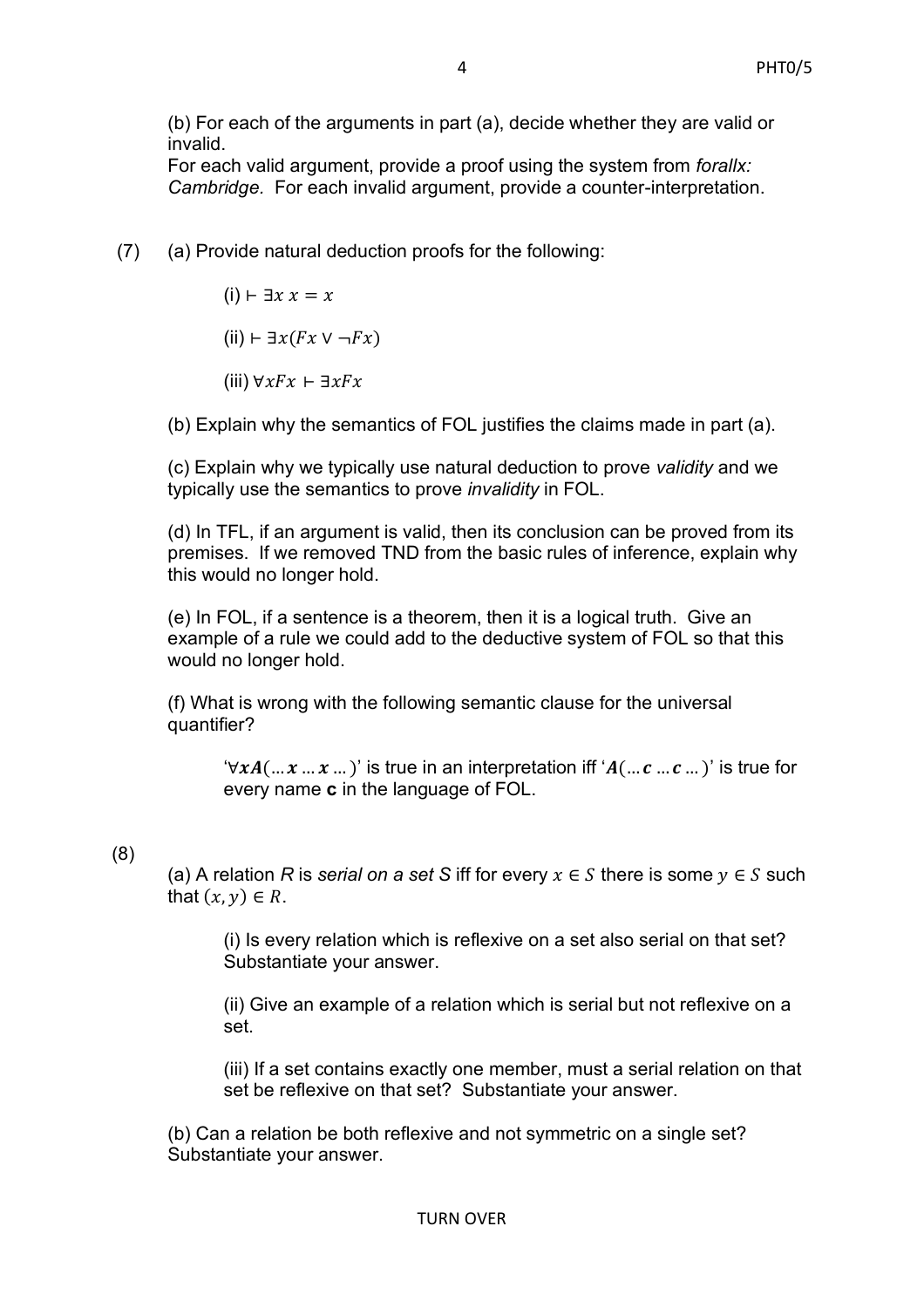(c) Can a non-empty anti-symmetric relation on a set be anti-reflexive on that set? Substantiate your answer.

(d) A relation *R* is *sour on a set S* iff for every distinct  $x, y \in S$ , either  $(x, y) \in$ R or  $(y, x) \in R$ . A relation R is *sweet on a set S* iff for every  $x, y \in S$ , there is some  $z \in S$  such that  $(x, z)$ ,  $(y, z) \in R$ .

(i) Show that every relation which is reflexive and sour on a set is also sweet on that set.

(ii) Give an example of a relation which is reflexive and sweet on a set but not sour on that set.

(e) Answer each of the following and substantiate your answer in each case.

(i) If *R* and  $R'$  are both symmetric relations on a given set, is  $R \cup R'$  also symmetric on that set? (ii) If *R* and  $R'$  are both transitive relations on a given set, is  $R \cup R'$  also

(9) (a) Prove the following and justify each step of the proof:

transitive on that set?

 $Pr(H|E) = \frac{Pr(E|H)Pr(H)}{Pr(E|H)Pr(H)}$  $Pr(H) Pr(E|H) + Pr(\overline{H}) Pr(E|\overline{H})$ 

(b) 2 out of 9,000 Wonka Bars contain a golden ticket. There is a scanner for detecting whether a Wonka Bar contains a golden ticket. If the Wonka Bar contains a golden ticket, the scanner gives a positive verdict 90% of the time. If the Wonka Bar does not contain a golden ticket, the scanner gives a negative verdict 90% of the time. Calculate the probability of:

(i) the scanner giving a positive verdict when it scans a Wonka Bar.

(ii) a Wonka Bar containing a golden ticket, given the scanner gives a positive verdict when it scans the bar.

(c) In the game of extreme shuffle-cup there are 60 black cups, 20 white cups, 40 green cups, and 6 balls. Each of the 6 balls is placed randomly under a single cup, so that no cup covers more than one ball, as follows: 3 of the 6 balls are placed randomly under black cups, 1 of the 6 balls is placed randomly under a white cup, and 2 of the 6 balls are placed randomly under green cups. The cups are shuffled randomly. Calculate the probability of:

(i) a cup containing a ball, given that it is a black cup.

(ii) a cup being green, given that it contains a ball.